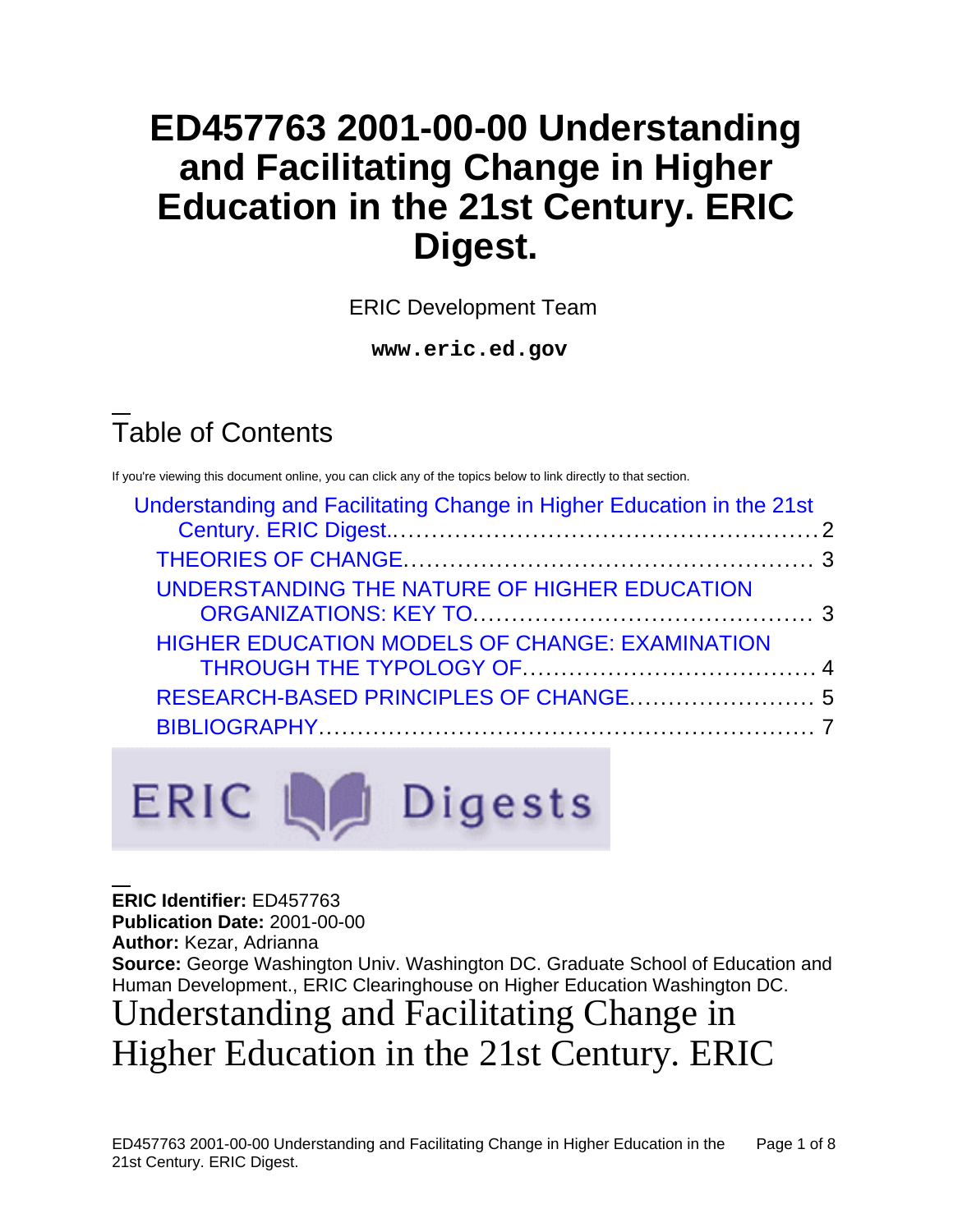# <span id="page-1-0"></span>Digest.

THIS DIGEST WAS CREATED BY ERIC, THE EDUCATIONAL RESOURCES INFORMATION CENTER. FOR MORE INFORMATION ABOUT ERIC, CONTACT ACCESS ERIC 1-800-LET-ERIC

A critical synthesis of research literature on the process of organizational change at the institutional level is needed because higher education is being asked to be responsive to an ever-changing environment. This work focuses on providing the reader several key insights into the change process by (1) presenting a common language for organizational change; (2) describing the multidisciplinary research base on change; (3) highlighting the distinct characteristics of higher education institutions and how this might influence the change process; (4) reviewing models/concepts of organizational change derived within higher education, comparing and contrasting different approaches; and (5) providing principles for change based on a synthesis of the research within higher education. PROVIDING A LANGUAGE FOR UNDERSTANDING ORGANIZATIONAL CHANGE

Some generic definitions of organizational change have been offered by theorists. For example, Burnes noted that organizational change refers to understanding alterations within organizations at the broadest level among individuals, groups, and at the collective level across the entire organization (1996). Another definition is that change is the observation of difference over time in one or more dimensions of an entity (Van de Ven and Poole, 1995). But these definitions fail to capture the assumptions inherent in different models or theories of change. For example, cultural and social-cognition theories of change would replace the word observation with the word perception in the second definition above. Theorists exploring change through a cultural or social-cognition perspective would examine not dimensions (typically organizational structural characteristics such as size), but values or organizational participants' mental maps. Because the language relating to change differs, a common language is difficult to find. However, certain concepts are common across various models, such as forces or sources of change and first-order or second-order change. These common concepts are noted within key sources of change literature such as Burnes, 1996; Goodman, 1982; Levy and Merry, 1986; and Rajagopalan and Spreitzer, 1996. As these scholars studied change, these concepts became critical points of concern in their analyses. Forces and sources examine the why of change. First and second/second order, scale, foci, timing, and degree all refer to the what of change. Adaptive/generative, proactive/reactive, active/static, and planned/unplanned refer to the how of change. Last, the target of change refers to the outcomes. As a campus begins to engage in a change process, members of the organization need to first examine why they are about to embark on the process, the degree of change needed, and what is the best approach to adopt.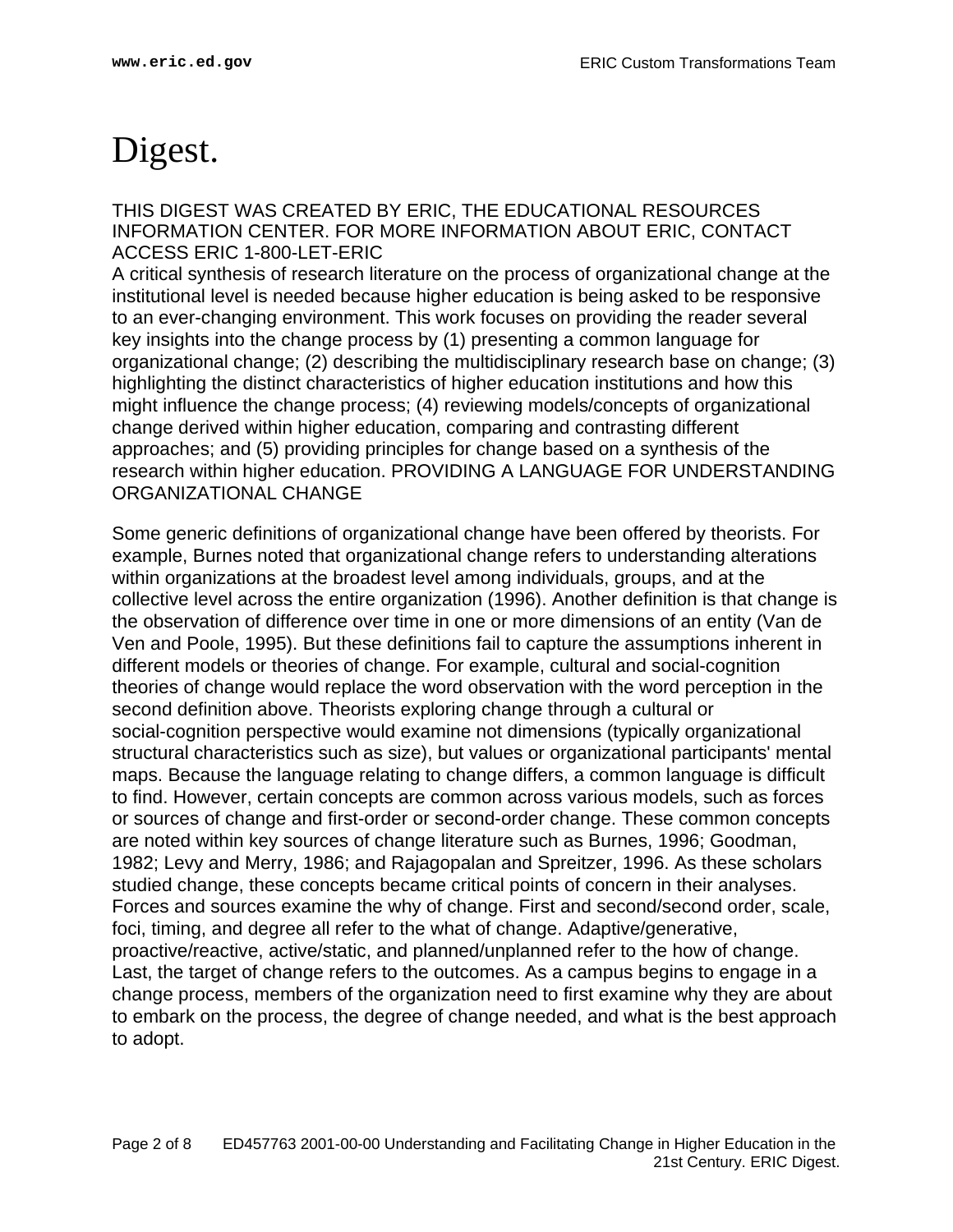# <span id="page-2-0"></span>THEORIES OF CHANGE

Six main categories of theories of change assist in understanding, describing, and developing insights about the change process: (1) evolutionary, (2) teleological, (3) life cycle, (4) dialectical, (5) social cognition, and (6) cultural. Each model has a distinct set of assumptions about why change occurs, how the process unfolds, when change occurs and how long it takes, and the outcomes of change. The main assumption underlying evolutionary theories is that change is a response to external circumstances, institutional variables, and the environment faced by each organization (Morgan, 1986). Social systems as diversified, interdependent, complex systems evolve naturally over time because of external demands (Morgan, 1986). Teleological theories or planned change models assume that organizations are purposeful and adaptive. Change occurs because leaders, change agents, and others see the necessity of change. The process for change is rational and linear, as in evolutionary models, but individual managers are much more instrumental to the process (Carnall, 1995; Carr, Hard, and Trahant, 1996). Life-cycle models evolved from studies of child development and focus on stages of growth, organizational maturity, and organizational decline (Levy and Merry, 1986). Change is conceptualized as a natural part of human or organizational development. Dialectical models, also referred to as political models, characterize change as the result of clashing ideology or belief systems (Morgan, 1986). Conflict is seen as an inherent attribute of human interaction. Change processes are considered to be predominantly bargaining, consciousness-raising, persuasion, influence and power, and social movements (Bolman and Deal, 1991). Social-cognition models describe change as being tied to learning and mental processes such as sense making and mental models. Change occurs because individuals see a need to grow, learn, and change their behavior. In cultural models, change occurs naturally as a response to alterations in the human environment; cultures are always changing (Morgan, 1986). The change process tends to be long-term and slow. Change within an organization entails alteration of values, beliefs, myths, and rituals (Schein, 1985). Some researchers suggest using several models or categories, as each sheds light on different aspects of organizational life (Van de Ven and Poole, 1995). The advantage to multiple models is that they combine the insights of various change theories. Bolman's and Deal's (1991) re-framing of organizations and Morgan's (1986) organizational metaphors illustrate how assumptions from teleological, evolutionary, political/cultural, social- cognition, and lifecycle models can be combined to understand change.

## <span id="page-2-1"></span>UNDERSTANDING THE NATURE OF HIGHER EDUCATION ORGANIZATIONS: KEY TO

SUCCESSFUL ORGANIZATIONAL CHANGEThere are two main reasons it is necessary to develop a distinctive approach to change within higher education: overlooking these factors may result in mistakes in analysis and strategy, and using concepts foreign to the values of the academy will most likely fail to engage the very people who must bring about the change. In order to develop a distinctive model, the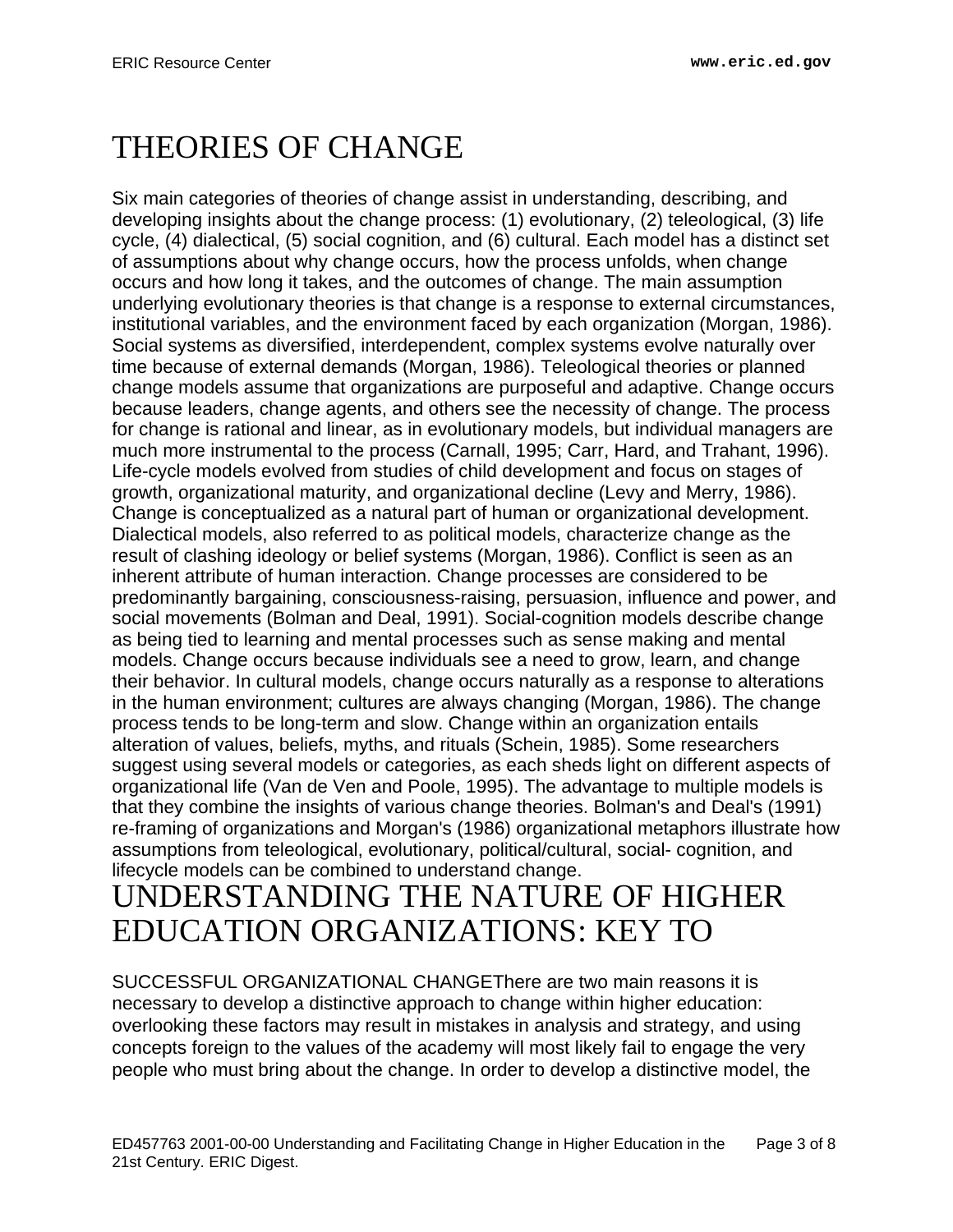following unique features of higher education institutions need to be taken into account: \*Interdependent organization \*Relatively independent of environment \*Unique culture of the academy \*Institutional status \*Values-driven \*Multiple power and authority structures \*Loosely coupled system \*Organized anarchical decision-making \*Professional and administrative values \*Shared governance \*Employee commitment and tenure \*Goal ambiguity \*Image and success. Although not an exhaustive list, this represents some of the key features of higher education institutions that affect organizational change. (For a more detailed description of these characteristics, see Birnbaum, 1991.)

In light of these distinctive organizational features, higher education institutions would seem to be best interpreted through cultural, social-cognition, and political models. The need for cultural models seems clear from the embeddedness of members who create and reproduce the history and values, the stable nature of employment, the strong organizational identification of members, the emphasis on values, and the multiple organizational cultures. Because there are no bottom-line measures for examining performance in higher education, image and identification are extremely important in understanding if change is occurring and how it occurs. The relationships of image and identification to change seem to indicate that social cognition is important to understand. Furthermore, the loosely coupled structure, anarchical decision-making, and ambiguous goals make meaning unclear, and social-cognition models' emphasis on multiple interpretations may be important to consider when examining and facilitating change. The shared governance system, organized anarchy, conflicting administrative and professional values, and ambiguous, competing goals also point to a need for the interpretive power of political models. Evolutionary models are important for understanding the impact of environmental factors on change, such as accreditation, foundations, and legislatures in an interdependent system, especially since these factors are growing in magnitude and influence. However, even though a higher education institution is an open system, it may have internal consistency and logic that can be damaged by the intrusion of external environmental forces.

## <span id="page-3-0"></span>HIGHER EDUCATION MODELS OF CHANGE: EXAMINATION THROUGH THE TYPOLOGY OF

SIX MODELSAn extensive review of all the research on change conducted specifically within higher education, and within the framework of the six theories outlined above, provides a set of insights about the change process in this context. The cumulative evidence, so far, suggests that organizational change can best be explained through political, social-cognition, and cultural models. Political processes such as persuasion, informal negotiation, mediation, and coalition-building appear to be very powerful strategies for creating change (Conrad, 1978; Hearn, 1996). Social-cognition models illustrate the importance of altering mental models, learning, constructed interaction, and other processes for creating change (Eckel and Kezar, forthcoming; Weick, 1995).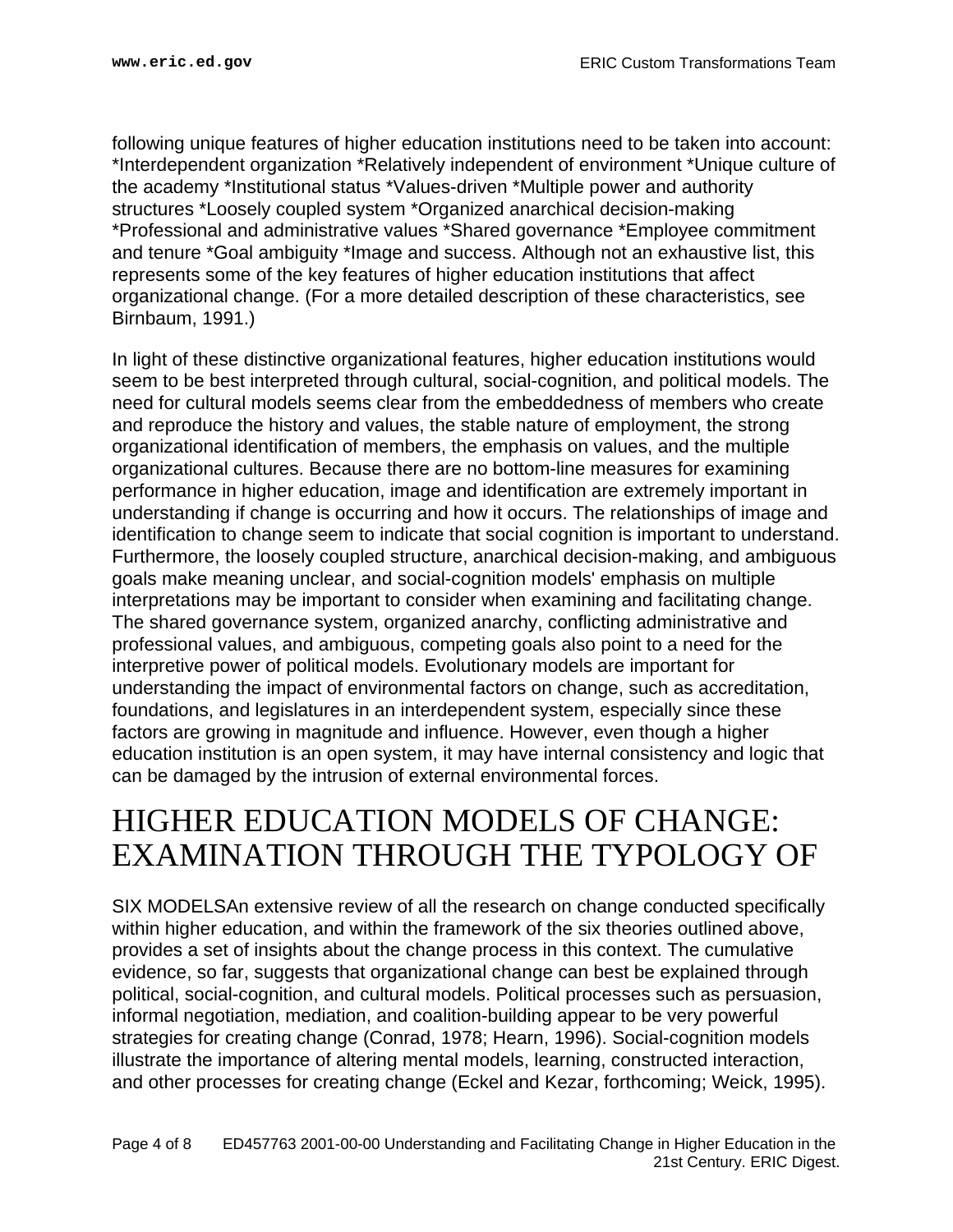Cultural models demonstrate the importance of symbolism, history and traditions, and institutional culture for facilitating change on campus (Cohen and March, 1974; Kezar and Eckel, forthcoming). Evolutionary models highlight some key characteristics of change, such as homeostasis, interactivity of strategies, or accretion, that appear important to understanding change. Life-cycle models have not, for the most part, been applied to higher education institutions, but show promise for helping to develop explanations of how organizational change occurs. There is mixed evidence about the explanatory power of teleological models, but to date they appear to have limited support from the research in terms of how change actually occurs in higher education and of efficacy for facilitating change. Some strategies, such as incentives or vision, have proven successful for creating change.

# <span id="page-4-0"></span>RESEARCH-BASED PRINCIPLES OF CHANGE

A complex set of research-based principles emerges from this extensive review of the research. These principles include:

### ۰

\* Promote organizational self-discovery

\* Be aware of how institutional culture affects change

\* Realize that change in higher education is often political

\* Lay groundwork for change

\* Focus on adaptability

\* Construct opportunities for interaction to develop new mental models

\* Strive to create homeostasis and balance external, forces with internal environment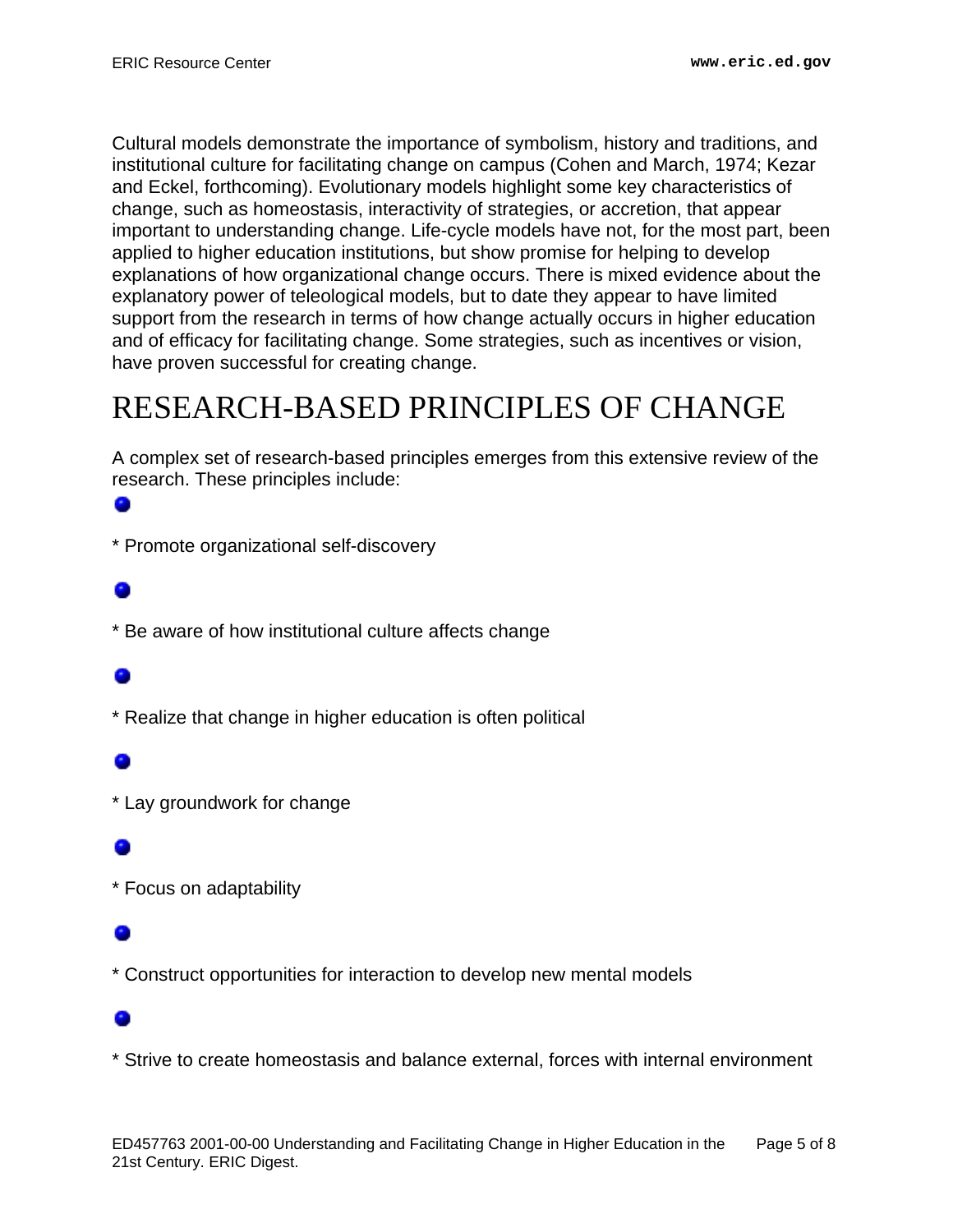\* Combine traditional teleological tools such as establishing vision, planning, or strategy with social-cognition, cultural, and political strategies

\* Be open to a disorderly process

## ۰

\* Facilitate shared governance and collective decision-making

\* Articulate core characteristics

\* Focus on image

\* Connect the change process to individual and institutional identity

\* Create a culture of risk and help people in changing belief systems

## ۰

\* Be aware that various levels or aspects of the organization will need different change models

\* Realize that strategies for change vary by change initiative

### ۰

\* Consider combining models or approaches, as is demonstrated within the multiple models These will help you to develop a systematic and systemic process of change that works with individuals, acknowledges change as a human process, is sensitive to the distinctive characteristics of higher education, is context- based, achieves balance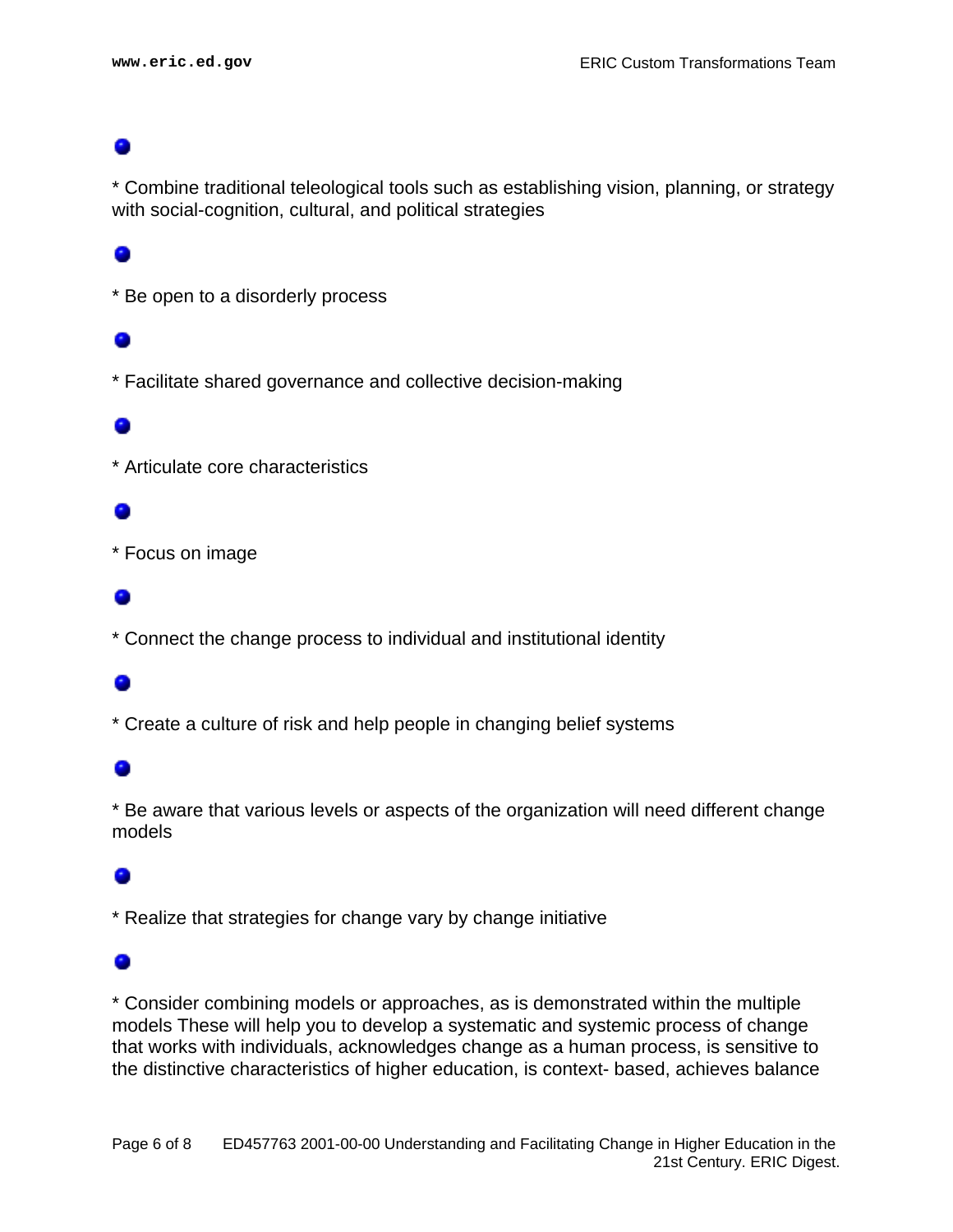of internal and external forces, and is open to creativity and leveraging change through chance occurrences.

# <span id="page-6-0"></span>BIBLIOGRAPHY

Birnbaum, R. (1991). How colleges work: The cybernetics of academic organization and leadership. San Francisco: Jossey-Bass.

Bolman, L.G., Deal, T.E. (1991). Reframing organizations: Artistry, choice, and leadership. San Francisco: Jossey-Bass.

Burnes, B. (1996).Managing change: A strategic approach to organizational dynamics. London: Pitman Publishing

Carnall, C.A. (1995). Managing change in organizations. (second edition). London: Prentice Hall.

Carr, D., Hard, K., & Trahant, W. (1996). Managing the change process: A field book for change agents, consultants, team leaders, and reengineering managers. New York: McGraw-Hill.

Cohen, M.D., & March, J.G. (1974). Leadership and Ambiguity: The American college president. Boston: Harvard Business School Press.

Conrad, C.F. (1978) A grounded theory of academic change. Sociology of education 51, 101-112.

Eckel, P & Kezar, A. (in press). Strategies for making new institutional sense: Key ingredients to higher education transformation. Review of Higher Education.

Goodman, P.S. (1982). Change in organizations: New perspectives on theory, research and practice. San Francisco: Jossey-Bass.

Hearn, J.C. (1996). Transforming U.S. higher education: An organizational perspective. Innovative higher education, 21(2), 141-54. EJ534330.

Levy, A., Merry, U. (1986). Organizational transformation: Approaches, strategies, theories. New York: Praeger.

Morgan, G. (1986). Images of organization. Newbury Park, CA.: Sage Publications.

Rajagopalan, N. & Spreitzer, G.M. (1996). Toward a theory of strategic change: A multi-lens perspective and integrated framework. Academy of management review, 22 (1), 48-79.

Schein, E. (1985). Organizational culture and leadership: A dynamic view. San